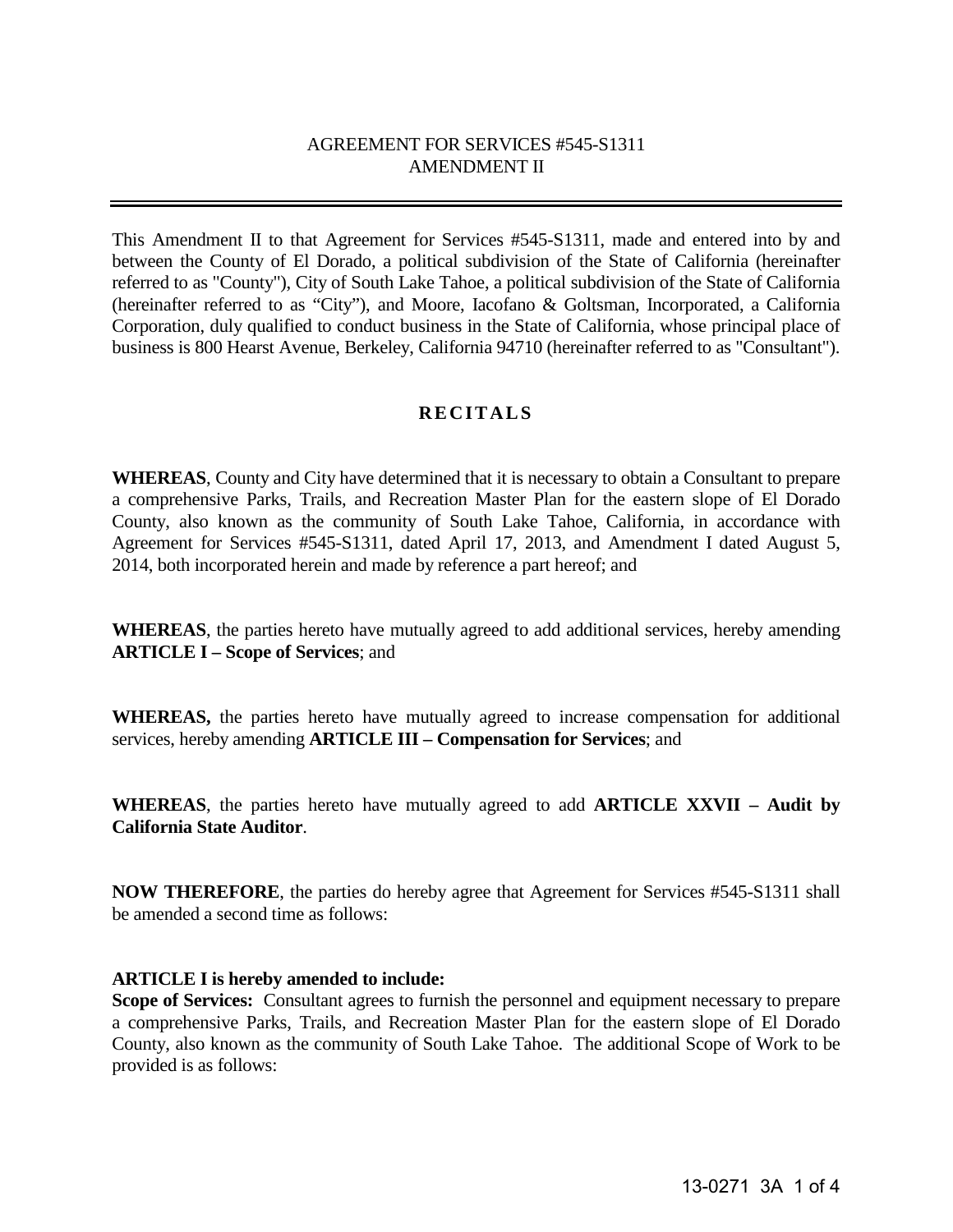#### **Phase A1: Public Open House**

County and City will plan, schedule and host an evening public meeting for presentation of the Draft Plan. Consultant will provide an overview of the plan, emphasizing the public outreach and the priority projects that were identified based on public feedback. Master Plan Advisory Council (MPAC) members may speak to voice support for the plan and/or specific projects. County and City staff will explain that the plan is still being reviewed and distribute/collect comments cards. Questions will be answered jointly by County, City and Consultant.

#### **Task A2: Joint City Council and County Board Meeting**

County and City will schedule and host a joint work session (approximately two (2) hours) of the Council/Board for presentation and approval of the Draft Plan. Consultant will provide an overview of the plan and answer questions. As part of this task, Consultant will update the presentation used at the **Phase A1: Public Open House** task.

#### **ARTICLE III**

**Compensation for Services:** Is amended to increase the not to exceed amount of the Agreement from \$135,000.00 to \$140,700.00, inclusive of all Tasks, costs and expenses.

#### **ARTICLE XXVII**

**Audit by California State Auditor:** Consultant acknowledges that if total compensation under this agreement is greater than \$10,000.00, this Agreement is subject to examination and audit by the California State Auditor for a period of three (3) years, or for any longer period required by law, after final payment under this Agreement, pursuant to California Government Code §8546.7. In order to facilitate these potential examinations and audits, Consultant shall maintain, for a period of at least three (3) years, or for any longer period required by law, after final payment under the contract, all books, records and documentation necessary to demonstrate performance under the Agreement

Except as herein amended, all other parts and sections of that Agreement #545-S1311 shall remain unchanged and in full force and effect.

#### **Requesting Contract Administrator Concurrence:**

By: Dated:

Vickie Sanders Parks Manager Chief Administrative Office, Parks Division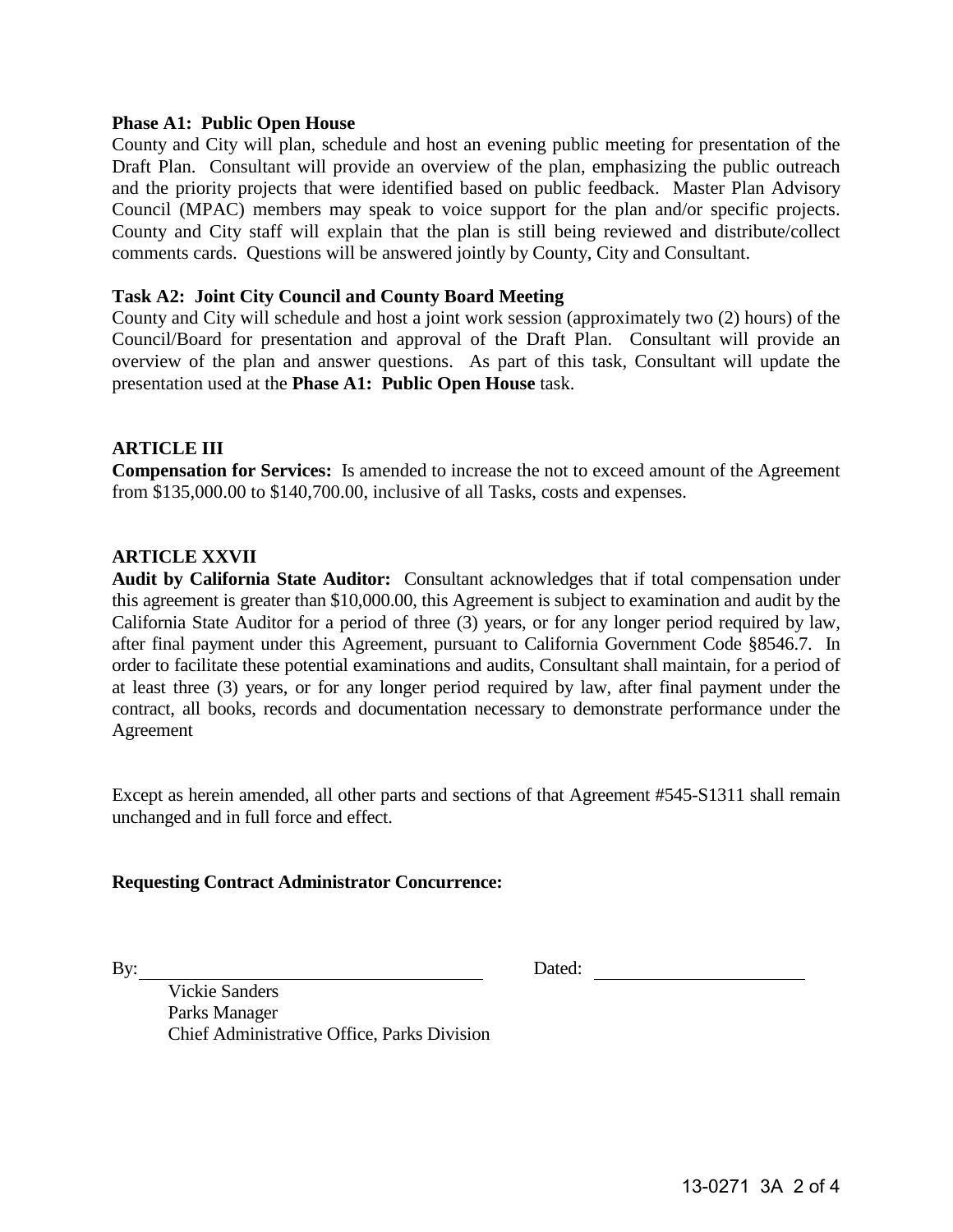#### **Requesting Department Head Concurrence:**

By: Dated:

Kimberly Kerr Assistant Chief Administrative Officer Chief Administrative Office

**IN WITNESS WHEREOF**, the parties hereto have executed this Second Amendment to that Agreement for Services #545-S1311 on the dates indicated below.

## **- - COUNTY OF EL DORADO - -**

By: Dated: Dated: Dated: Dated: 2014

Terri Daly, Purchasing Agent Chief Administrative Office "County"

# **- - CITY OF SOUTH LAKE TAHOE - -**

Hall Cole Mayor "City"

ATTEST: Approved as to Form:

By: Dated: Dated: Dated: Dated:

Susan Alessi, City Clerk Tom Watson, City Attorney